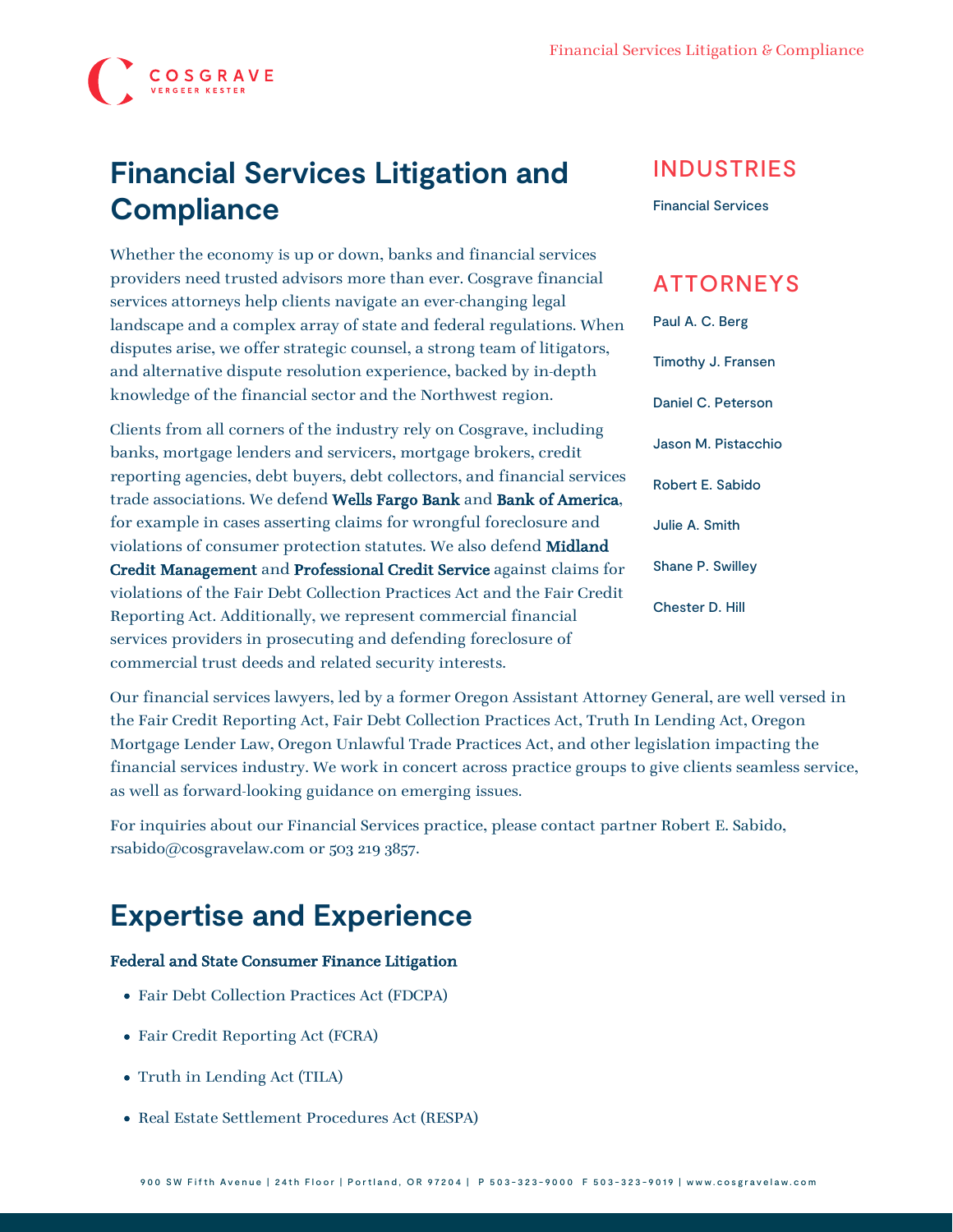

- Consumer Financial Protection Bureau (CFPB) Regulations
- Oregon Unlawful Trade Practices Act (UTPA)
- Oregon Unlawful Debt Collection Practices Act (OUDCPA)
- Washington Consumer Protection Act (WCPA)
- Washington Collection Agency Act (WCAA)

#### Wrongful Foreclosure Defense

- Standing and assignment issues
- Challenges to default
- Disputes relating to loan modification
- Consumer Financial Protection Bureau (CFPB) regulatory issues

#### Regulatory and Administrative Investigations

- Oregon Attorney General Civil Investigative Demands (CIDs)
- Consumer Financial Protection Bureau (CFPB) Examinations and Investigations

#### Compliance with Federal and State Protection Financial Laws

- Consumer Financial Protection Bureau (CFPB) Regulations
- Fair Debt Collection Practices Act (FDCPA)
- Oregon Mortgage Lender Law
- Oregon Unlawful Debt Collection Practices Act (OUDCPA)

### **Representative Experience**

#### Otto v. Kavanaugh

Following settlement of an FDCPA claim, Cosgrave succeeded in obtaining an order drastically limiting plaintiff's recovery of attorney fees. By laying out the history of pre-suit negotiations between the parties, Cosgrave succeeded in showing plaintiff's attempt to run up fees, thereby limiting plaintiff to less than one-third of his claimed fees.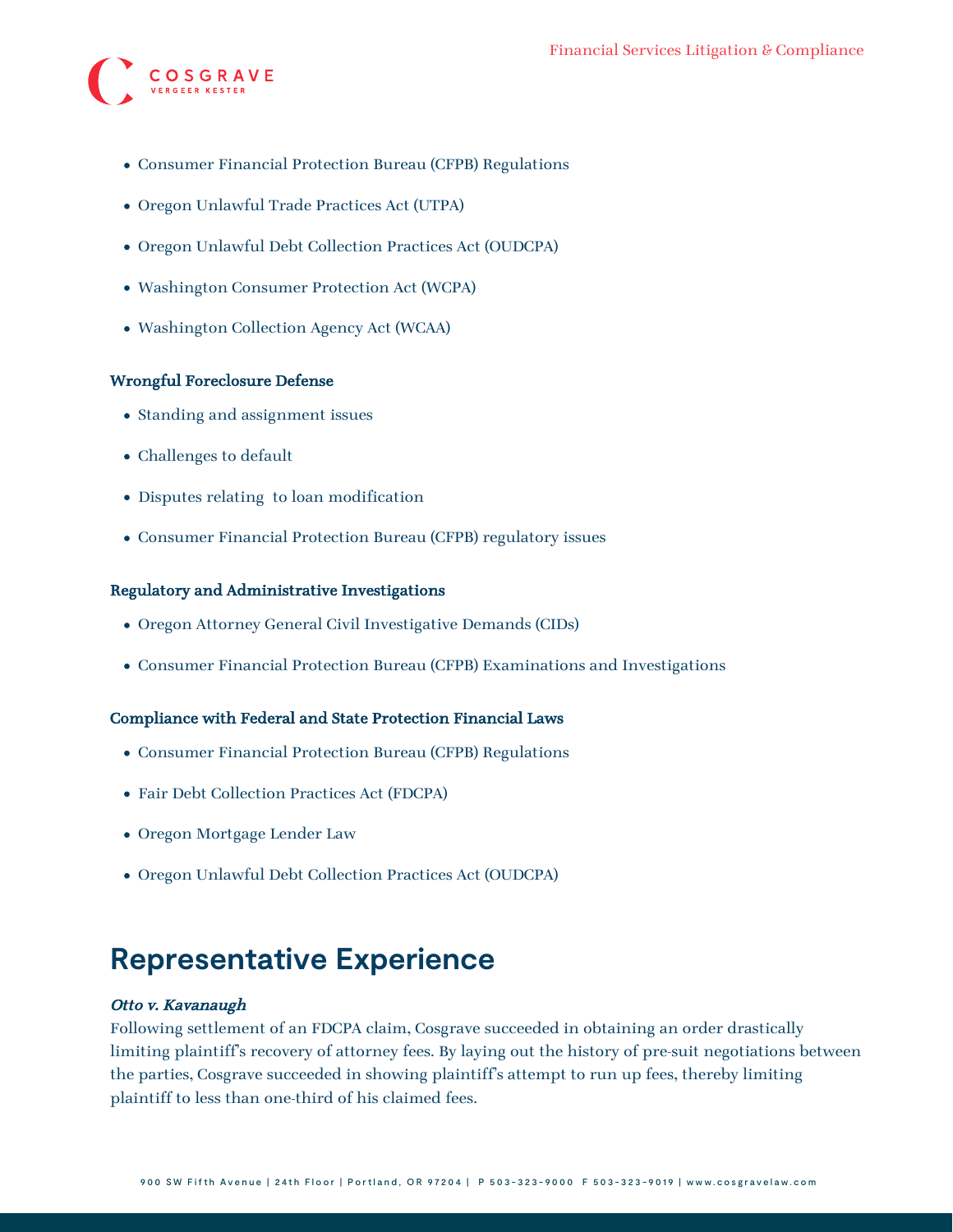

#### Fleshman v. Wells Fargo

In a motion to dismiss, Cosgrave successfully argued that the relationship between a mortgage servicer and borrower is an arm's length relationship to which ordinary negligence duties do not apply. As a result of the motion, tort claims against the servicer were dismissed with prejudice.

#### Brandrup v. Recontrust – Oregon's Landmark MERS Decision

Knowing the huge impact the case would have on lending and servicing in Oregon, Cosgrave's team of financial services and appellate attorneys filed an amicus brief on behalf of the Mortgage Bankers Association, Oregon Bankers Association, and Independent Community Banks of Oregon in the Oregon Supreme Court.

#### Morin v. Professional Credit Service & Peak v. Professional Credit Service

In these two federal lawsuits, Cosgrave prevailed on motions for summary judgment against hotlycontested FDCPA claims – one alleging that the debtor was not liable for the subject debts; and the other alleging that voice mails left for the debtor were impermissible communications. In both cases, Cosgrave steered the cases toward successful resolution for its clients through targeted discovery and critical analysis of case law.

## **Affiliations**

- Mortgage Bankers Association
- Association of Credit and Collection Professionals (ACA International)
- Debt Buyers Association (DBA International)
- Oregon Mortgage Lenders Association
- Oregon Collectors Association
- Oregon Bankers Association
- Oregon Association of Defense Counsel (OADC)
- ALFA International Business Litigation Practice Group
- Defense Research Institute (DRI)